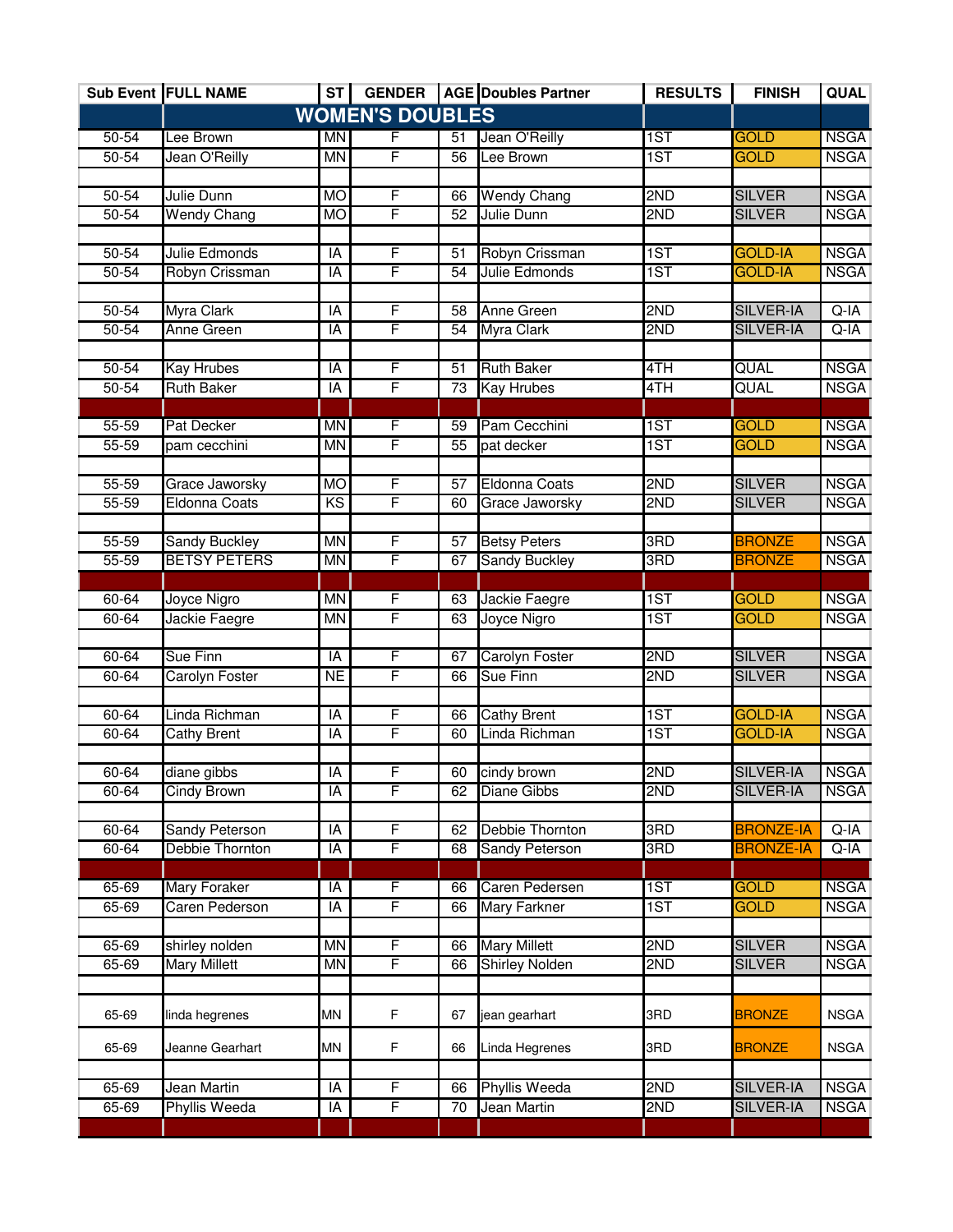| 70-74                  | Nancy Palesch          | <b>MN</b>                           | $\overline{F}$                            | 76              | Jane Goke                         | 1ST        | <b>GOLD</b>                    | <b>NSGA</b>                |
|------------------------|------------------------|-------------------------------------|-------------------------------------------|-----------------|-----------------------------------|------------|--------------------------------|----------------------------|
| 70-74                  | Jane Goke              | MN                                  | F                                         | 70              | Nancy Palesch                     | 1ST        | <b>GOLD</b>                    | <b>NSGA</b>                |
|                        |                        |                                     |                                           |                 |                                   |            |                                |                            |
| $70 - 74$              | Donna Crookham         | IA                                  | F                                         | 72              | <b>Helen Townsend</b>             | 1ST        | <b>GOLD-IA</b>                 | <b>NSGA</b>                |
| $70 - 74$              | <b>Helen Townsend</b>  | IA                                  | F                                         | 74              | Donna Crookham                    | 1ST        | <b>GOLD-IA</b>                 | <b>NSGA</b>                |
|                        |                        |                                     |                                           |                 |                                   |            |                                |                            |
| 70-74                  | Jean Minahan           | IA                                  | F                                         | 72              | Marsha Griffith                   | 2ND        | <b>SILVER-IA</b>               | <b>NSGA</b>                |
| $70 - 74$              | Marsha Griffith        | $\overline{A}$                      | F                                         | $\overline{72}$ | Jean Minahan                      | 2ND        | <b>SILVER-IA</b>               | <b>NSGA</b>                |
|                        |                        |                                     |                                           |                 |                                   |            |                                |                            |
|                        |                        |                                     | <b>MEN'S DOUBLES</b>                      |                 |                                   |            |                                |                            |
| $50 - 54$              | <b>Gary Kruse</b>      | IA                                  | M                                         | 68              | <b>John Scully</b>                | 1ST        | <b>GOLD</b>                    | <b>NSGA</b>                |
| $50 - 54$              | <b>John Scully</b>     | $\overline{\text{KS}}$              | M                                         | 52              | <b>Gary Kruse</b>                 | 1ST        | <b>GOLD</b>                    | <b>NSGA</b>                |
|                        |                        |                                     |                                           |                 |                                   |            |                                |                            |
| $50 - 54$              | <b>Robert Clark</b>    | IA                                  | $\overline{M}$                            | 60              | <b>Ted Crissman</b>               | 1ST        | <b>GOLD-IA</b>                 | <b>NSGA</b>                |
| $50 - 54$              | ted crissman           | IA                                  | M                                         | 54              | <b>Robert Clark</b>               | 1ST        | <b>GOLD-IA</b>                 | <b>NSGA</b>                |
|                        |                        |                                     |                                           |                 |                                   |            |                                |                            |
| $50 - 54$              | <b>Jim Schlick</b>     | IA                                  | $\overline{\mathsf{M}}$                   | 52              | <b>Michael Edmonds</b>            | 2ND        | <b>SILVER-IA</b>               | <b>NSGA</b>                |
| $50 - 54$              | Michael Edmonds        | IA                                  | M                                         | 54              | <b>Jim Schlick</b>                | 2ND        | <b>SILVER-IA</b>               | <b>NSGA</b>                |
|                        |                        |                                     |                                           |                 |                                   |            |                                |                            |
| $55 - 59$              | <b>Steve Stone</b>     | IA                                  | $\overline{\mathsf{M}}$                   | 56              | <b>Brad Tews</b>                  | 1ST        | <b>GOLD</b>                    | <b>NSGA</b>                |
| $55 - 59$              | <b>Brad Tew</b>        | IA                                  | M                                         | 57              | <b>Steve Stone</b>                | 1ST        | <b>GOLD</b>                    | <b>NSGA</b>                |
|                        |                        |                                     |                                           |                 |                                   |            |                                |                            |
| $55 - 59$              | jurgen adam            | <b>MN</b>                           | $\overline{\mathsf{M}}$                   | 62              | mark beltz                        | 2ND        | <b>SILVER</b>                  | <b>NSGA</b>                |
| $55 - 59$              | <b>Mark Beltz</b>      | <b>MN</b>                           | $\overline{\mathsf{M}}$                   | 56              | Jurgen Adam                       | 2ND        | <b>SILVER</b>                  | <b>NSGA</b>                |
|                        |                        |                                     |                                           |                 |                                   |            |                                |                            |
| $55 - 59$<br>$55 - 59$ | Lee Tenold             | $\overline{\text{KS}}$<br><b>MO</b> | $\overline{M}$<br>$\overline{\mathsf{M}}$ | 57<br>57        | <b>Robert Chang</b><br>Lee Tenold | 3RD<br>3RD | <b>BRONZE</b><br><b>BRONZE</b> | <b>NSGA</b><br><b>NSGA</b> |
|                        | Robert Chang           |                                     |                                           |                 |                                   |            |                                |                            |
| $55 - 59$              | Kim Kuester            | <b>MN</b>                           | M                                         | 58              | Jerry Peterson                    | 4TH        | QUAL                           | <b>NSGA</b>                |
| $55 - 59$              | Jerry Peterson         | <b>MN</b>                           | $\overline{M}$                            | 69              | Kim kuester                       | 4TH        | QUAL                           | <b>NSGA</b>                |
|                        |                        |                                     |                                           |                 |                                   |            |                                |                            |
| $55 - 59$              | Joe Bohlke             | IA                                  | M                                         | 59              | <b>Randy Davis</b>                | 2ND        | <b>SILVER</b>                  | $Q-IA$                     |
| 55-59                  | <b>Randy Davis</b>     | IA                                  | M                                         | 58              | Joe Bohlke                        | 2ND        | <b>SILVER</b>                  | Q-IA                       |
|                        |                        |                                     |                                           |                 |                                   |            |                                |                            |
| $55 - 59$              | <b>Mike Coats</b>      | KS                                  | M                                         | 56              | <b>Chuck Wichert</b>              |            |                                |                            |
| $55 - 59$              | <b>Charles Wichert</b> | KS                                  | M                                         | $\overline{55}$ | <b>Mike Coats</b>                 |            |                                |                            |
|                        |                        |                                     |                                           |                 |                                   |            |                                |                            |
| $55 - 59$              | Dan Grose              | <b>MN</b>                           | $\overline{\mathsf{M}}$                   | 57              | <b>Ted Paulus</b>                 |            |                                |                            |
| $55 - 59$              | <b>Ted Paulus</b>      | <b>MN</b>                           | M                                         | $\overline{58}$ | Dan Grose                         |            |                                |                            |
|                        |                        |                                     |                                           |                 |                                   |            |                                |                            |
| $60 - 64$              | <b>Craig Rhodes</b>    | IA                                  | $\overline{\mathsf{M}}$                   | 63              | <b>Mike Berkey</b>                | 1ST        | <b>GOLD</b>                    | <b>NSGA</b>                |
| 60-64                  | <b>Mike Berkey</b>     | IA                                  | $\overline{\mathsf{M}}$                   | 62              | <b>Craig Rhodes</b>               | 1ST        | <b>GOLD</b>                    | <b>NSGA</b>                |
|                        |                        |                                     |                                           |                 |                                   |            |                                |                            |
| $60 - 64$              | Nilo San Gabriel       | IL                                  | $\overline{\mathsf{M}}$                   | 60              | <b>Brad Baley</b>                 | 2ND        | <b>SILVER</b>                  | <b>NSGA</b>                |
| 60-64                  | <b>Brad Baley</b>      | WI                                  | $\overline{\mathsf{M}}$                   | 68              | Nilo San Gabriel                  | 2ND        | <b>SILVER</b>                  | <b>NSGA</b>                |
|                        |                        |                                     |                                           |                 |                                   |            |                                |                            |
| $60 - 64$              | Denny Bane             | IA                                  | M                                         | $\overline{70}$ | Dale Thede                        | 2ND        | <b>SILVER-IA</b>               | <b>NSGA</b>                |
| $60 - 64$              | Dale Thede             | IA                                  | M                                         | 63              | <b>Denny Bane</b>                 | 2ND        | <b>SILVER-IA</b>               | <b>NSGA</b>                |
|                        |                        |                                     |                                           |                 |                                   |            |                                |                            |
| $60 - 64$              | Paul Olson             | <b>MN</b>                           | M                                         | 64              | <b>Lyle Clark</b>                 | 4TH        | QUAL                           | <b>NSGA</b>                |
| $60 - 64$              | Lyle Clark             | TX                                  | M                                         | 60              | Paul Olson                        | 4TH        | QUAL                           | <b>NSGA</b>                |
|                        |                        |                                     |                                           |                 |                                   |            |                                |                            |
| 60-64                  | <b>Rich Brent</b>      | IA                                  | М                                         | 62              | <b>Bob Farber</b>                 | 3RD        | <b>BRONZE</b>                  | $Q-IA$                     |
| 60-64                  | <b>Bob Farber</b>      | IA                                  | М                                         | 63              | <b>Richard Brent</b>              | 3RD        | <b>BRONZE</b>                  | Q-IA                       |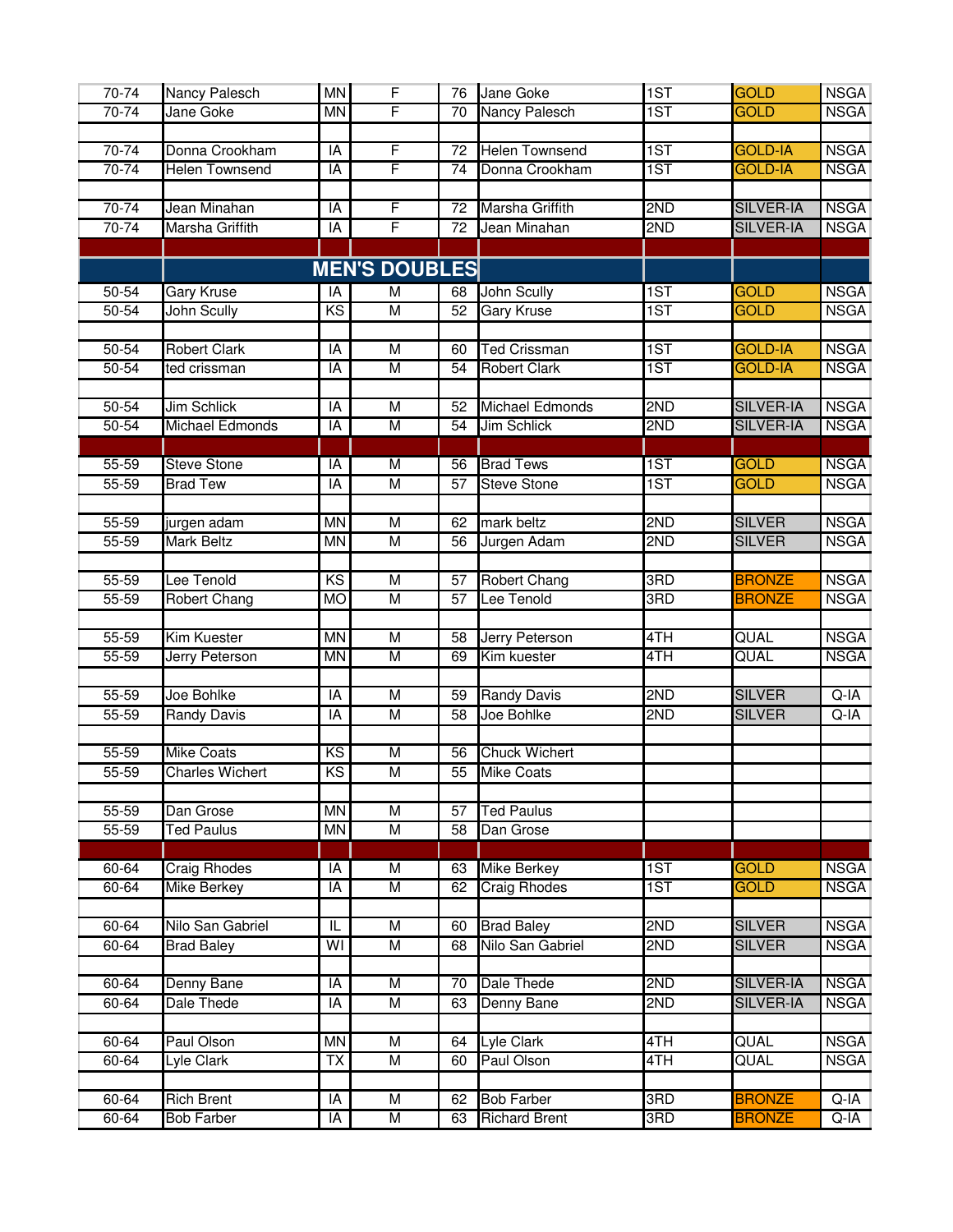| 60-64              | <b>Steve Hirsch</b>                | IA                     | M                       | 67       | Len Shaw                    | 4TH        | QUAL                           | Q-IA                       |
|--------------------|------------------------------------|------------------------|-------------------------|----------|-----------------------------|------------|--------------------------------|----------------------------|
| $60 - 64$          | Len Shaw                           | IA                     | M                       | 63       | <b>Steve Hirsch</b>         | 4TH        | QUAL                           | $Q-IA$                     |
| 60-64              | Larry Cloud                        | $\overline{\text{KS}}$ | $\overline{M}$          | 62       | <b>Kirk Devine</b>          |            |                                |                            |
| $60 - 64$          | <b>Kirk Devine</b>                 | KS                     | $\overline{M}$          | 66       | <b>Larry Cloud</b>          |            |                                |                            |
|                    |                                    |                        |                         |          |                             |            |                                |                            |
| 65-69              | <b>Frederic E Tomlinson</b>        | IA                     | M                       | 65       | Dan Dolan                   | 1ST        | <b>GOLD</b>                    | <b>NSGA</b>                |
| 65-69              | Dan Dolan                          | IA                     | $\overline{M}$          | 66       | <b>Frederic E Tomlinson</b> | 1ST        | <b>GOLD</b>                    | <b>NSGA</b>                |
|                    |                                    |                        |                         |          |                             |            |                                |                            |
| 65-69              | <b>Curt Goke</b>                   | <b>MN</b>              | M                       | 69       | <b>Charles Houghton</b>     | 2ND        | <b>SILVER</b>                  | <b>NSGA</b>                |
| 65-69              | <b>Charles Houghton</b>            | <b>MN</b>              | $\overline{M}$          | 67       | <b>Curt Goke</b>            | 2ND        | <b>SILVER</b>                  | <b>NSGA</b>                |
|                    |                                    |                        |                         |          |                             |            |                                |                            |
| $65 - 69$          | <b>Gino Alexander</b>              | IA                     | $\overline{\mathsf{M}}$ | 69       | Denny Kaven                 | 2ND        | <b>SILVER-IA</b>               | <b>NSGA</b>                |
| 65-69              | Dennis Kaven                       | IA                     | M                       | 70       | Gino Alexander              | 2ND        | <b>SILVER-IA</b>               | <b>NSGA</b>                |
|                    |                                    |                        |                         |          |                             |            |                                |                            |
| 65-69              | <b>Terry Allen</b>                 | <b>MN</b>              | $\overline{\mathsf{M}}$ | 68       | <b>Odney Hegrenes</b>       | 4TH        | QUAL                           | <b>NSGA</b>                |
| $65 - 69$          | odney hegrenes                     | <b>MN</b>              | M                       | 69       | terry allen                 | 4TH        | QUAL                           | <b>NSGA</b>                |
|                    |                                    |                        |                         |          |                             |            |                                |                            |
| $65 - 69$          | <b>EARLE PETERS</b>                | <b>MN</b>              | M                       | 72       | John Sandry                 |            |                                |                            |
| 65-69              | <b>John Sandry</b>                 | <b>MN</b>              | M                       | 68       | <b>Earle Peters</b>         |            |                                |                            |
|                    |                                    |                        |                         |          |                             |            |                                |                            |
| $65 - 69$          | richard friede                     | IA                     | $\overline{\mathsf{M}}$ | 68       | John Barber                 |            |                                |                            |
| $65 - 69$          | John Barber                        | <b>MN</b>              | M                       | 66       | richard friede              |            |                                |                            |
|                    |                                    |                        |                         |          |                             |            |                                |                            |
| $65 - 69$          | Larry Lehrkamp                     | ĪĀ                     | $\overline{\mathsf{M}}$ | 69       | John Shanahan               |            |                                |                            |
| 65-69              | John Shanahan                      | NΕ                     | M                       | 66       | Larry Lehrkamp              |            |                                |                            |
|                    |                                    |                        |                         |          |                             |            |                                |                            |
| $70 - 74$          | Jeffrey McQuinn                    | FL                     | $\overline{\mathsf{M}}$ | 72       | <b>JOHN MRACHEK</b>         | 1ST        | <b>GOLD</b>                    | <b>NSGA</b>                |
| $70 - 74$          | <b>JOHN MRACHEK</b>                | F                      | $\overline{M}$          | 71       | <b>Jeffrey McQuinn</b>      | 1ST        | GOLD                           | <b>NSGA</b>                |
|                    |                                    |                        |                         |          |                             |            |                                |                            |
| $70 - 74$<br>70-74 | <b>Tony Nigro</b><br>jack kavanagh | <b>MN</b><br><b>TX</b> | M<br>M                  | 72<br>78 | Jack Kavanaugh              | 2ND<br>2ND | <b>SILVER</b><br><b>SILVER</b> | <b>NSGA</b><br><b>NSGA</b> |
|                    |                                    |                        |                         |          | <b>Tony Nigro</b>           |            |                                |                            |
| 70-74              | Roy Townsend                       | IA                     | M                       | 76       | <b>Bob Smyth</b>            | 1ST        | <b>GOLD-IA</b>                 | <b>NSGA</b>                |
| 70-74              | robert smyth                       | IA                     | M                       | 72       | roy townsend                | 1ST        | <b>GOLD-IA</b>                 | <b>NSGA</b>                |
|                    |                                    |                        |                         |          |                             |            |                                |                            |
| $70 - 74$          | Win Wood                           | <b>MN</b>              | M                       | 71       | Tom Gearhart                | 4TH        | QUAL                           | <b>NSGA</b>                |
| $70 - 74$          | <b>Thomas Gearhart</b>             | <b>MN</b>              | M                       | 72       | Win Wood                    | 4TH        | QUAL                           | <b>NSGA</b>                |
|                    |                                    |                        |                         |          |                             |            |                                |                            |
| $70 - 74$          | Matt Kaschmitter                   | $\overline{A}$         | M                       | 73       | <b>Ron Stiers</b>           | 2ND        | <b>SILVER</b>                  | $Q-IA$                     |
| $70 - 74$          | <b>Ron Stiers</b>                  | $\overline{A}$         | M                       | 70       | Matt Kaschmitter            | 2ND        | <b>SILVER</b>                  | $Q-IA$                     |
|                    |                                    |                        |                         |          |                             |            |                                |                            |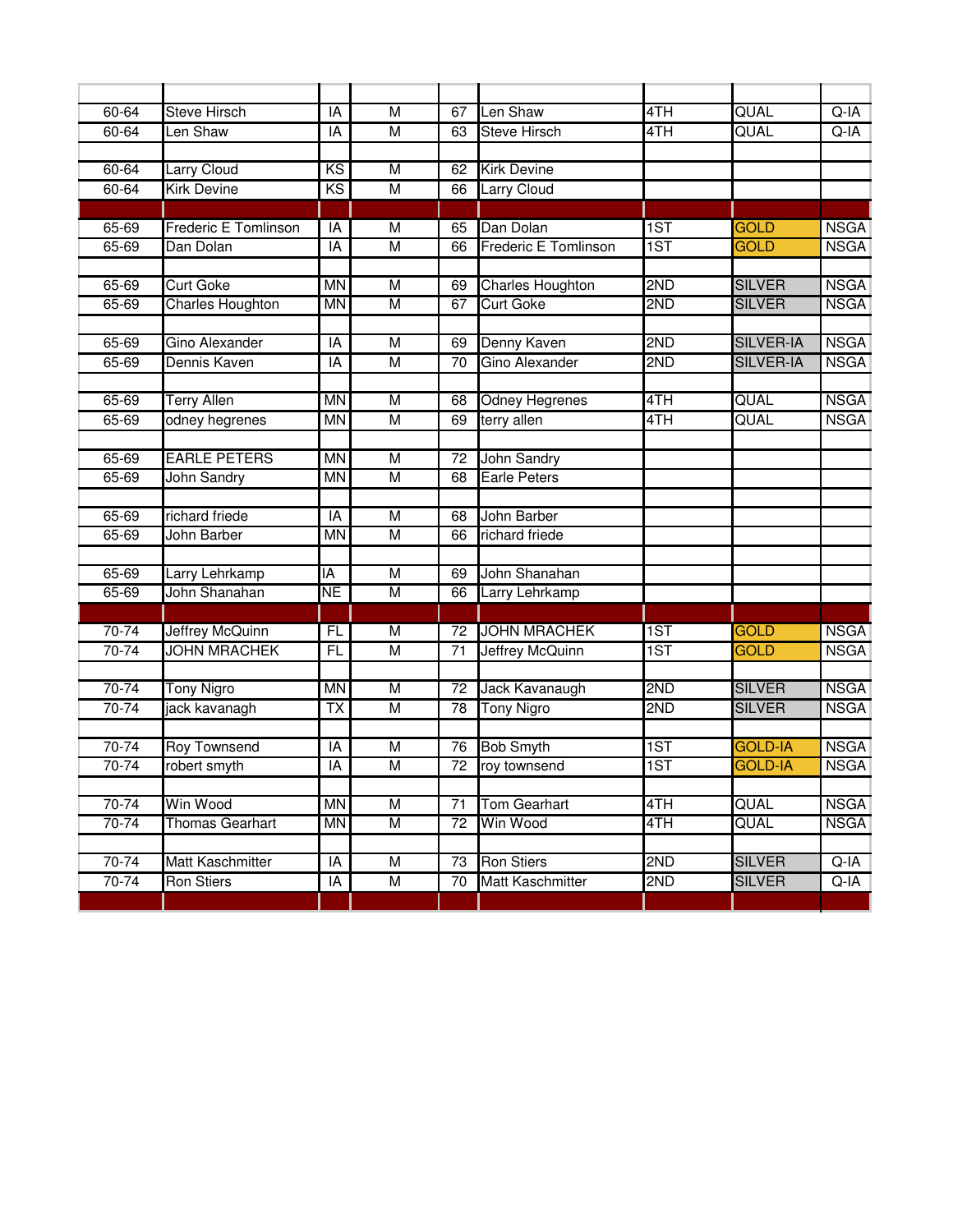|           | <b>MIXED DOUBLES</b>        |           |                |                 |                            |                |                  |             |
|-----------|-----------------------------|-----------|----------------|-----------------|----------------------------|----------------|------------------|-------------|
|           | <b>Sub Event FULL NAME</b>  | <b>ST</b> | <b>GENDER</b>  |                 | <b>AGE Doubles Partner</b> | <b>RESULTS</b> | <b>FINISH</b>    | QUAL        |
| $50 - 54$ | <b>Wendy Chang</b>          | KS        | F              | 53              | robert chang               | 1ST            | <b>GOLD</b>      | <b>NSGA</b> |
| 50-54     | robert chang                | KS        | $\overline{M}$ | 61              | <b>Wendy Chang</b>         | 1ST            | <b>GOLD</b>      | <b>NSGA</b> |
|           |                             |           |                |                 |                            |                |                  |             |
| 50-54     | Lee Brown                   | <b>MN</b> | $\overline{F}$ | 51              | <b>Kim Kuester</b>         | 2ND            | <b>SILVER</b>    | <b>NSGA</b> |
| $50 - 54$ | Kim Kuester                 | <b>MN</b> | $\overline{M}$ | $\overline{58}$ | Lee Brown                  | 2ND            | <b>SILVER</b>    | <b>NSGA</b> |
|           |                             |           |                |                 |                            |                |                  |             |
| $50 - 54$ | ted crissman                | IA        | M              | 54              | Robyn Crissman             | 1ST            | <b>GOLD-IA</b>   | <b>NSGA</b> |
| $50 - 54$ | Robyn Crissman              | IA        | F              | 54              | <b>Ted Crissman</b>        | 1ST            | <b>GOLD-IA</b>   | <b>NSGA</b> |
|           |                             |           |                |                 |                            |                |                  |             |
| $50 - 54$ | <b>Michael Edmonds</b>      | IA        | $\overline{M}$ | 54              | Julie Edmonds              | 2ND            | <b>SILVER-IA</b> | <b>NSGA</b> |
| $50 - 54$ | Julie Edmonds               | ĪĀ        | F              | 51              | <b>Michael Edmonds</b>     | 2ND            | <b>SILVER-IA</b> | <b>NSGA</b> |
| $50 - 54$ | <b>Anne Green</b>           | IA        | F              | 54              | Kim Zesch                  | 3RD            | <b>BRONZE-IA</b> | $Q-IA$      |
| $50 - 54$ | <b>KIM ZESCH</b>            | IA        | $\overline{M}$ | 62              | Ann Green                  | 3RD            | <b>BRONZE-IA</b> | $Q-IA$      |
|           |                             |           |                |                 |                            |                |                  |             |
| $50 - 54$ | <b>Jim Schlick</b>          | IA        | $\overline{M}$ | $\overline{52}$ | <b>Sandy Peterson</b>      | 4TH            | QUAL             | $Q-IA$      |
| $50 - 54$ | <b>Sandy Peterson</b>       | ĪĀ        | F              | 62              | <b>Jim Schlick</b>         | 4TH            | QUAL             | $Q-IA$      |
|           |                             |           |                |                 |                            |                |                  |             |
| $55 - 59$ | <b>Steve Stone</b>          | IA        | $\overline{M}$ | 56              | Grace Jaworsky             | 1ST            | <b>GOLD</b>      | <b>NSGA</b> |
| $55 - 59$ | Grace Jaworsky              | <b>MO</b> | F              | 57              | <b>Steve Stone</b>         | 1ST            | <b>GOLD</b>      | <b>NSGA</b> |
|           |                             |           |                |                 |                            |                |                  |             |
| $55 - 59$ | <b>Jerry Peterson</b>       | <b>MN</b> | $\overline{M}$ | 69              | Patti decker               | 2ND            | <b>SILVER</b>    | <b>NSGA</b> |
| $55 - 59$ | <b>Pat Decker</b>           | <b>MN</b> | F              | 59              | Jerry Peterson             | 2ND            | <b>SILVER</b>    | <b>NSGA</b> |
|           |                             |           |                |                 |                            |                |                  |             |
| $55 - 59$ | pam cecchini                | <b>MN</b> | F              | 55              | <b>Mark Beltz</b>          | 3RD            | <b>BRONZE</b>    | <b>NSGA</b> |
| $55 - 59$ | <b>Mark Beltz</b>           | <b>MN</b> | $\overline{M}$ | 56              | pam cecchini               | 3RD            | <b>BRONZE</b>    | <b>NSGA</b> |
|           |                             |           |                |                 |                            |                |                  |             |
| 55-59     | <b>Bob Farber</b>           | IA        | M              | 63              | <b>Myra Clark</b>          | 1ST            | <b>GOLD-IA</b>   | <b>NSGA</b> |
| $55 - 59$ | Myra Clark                  | IA        | F              | 58              | <b>Bob Farber</b>          | 1ST            | <b>GOLD-IA</b>   | <b>NSGA</b> |
|           |                             |           |                |                 |                            |                |                  |             |
| $55 - 59$ | Jean O'Reilly               | <b>MN</b> | F              | 56              | Dan Grose                  |                |                  |             |
| 55-59     | Dan Grose                   | <b>MN</b> | M              | 57              | Jean O'Reilly              |                |                  |             |
| $55 - 59$ | Julie Dunn                  | MO        | F              | 66              | Lee Tenold                 |                |                  |             |
| $55 - 59$ | Lee Tenold                  | KS        | M              | 57              | Julie Dunn                 |                |                  |             |
|           |                             |           |                |                 |                            |                |                  |             |
| $55 - 59$ | <b>Eldonna Coates</b>       | KS        | F              | 60              | <b>Mike Coats</b>          |                |                  |             |
| $55 - 59$ | <b>Mike Coats</b>           | KS        | F              | $\overline{57}$ | Eldonna Coates             |                |                  |             |
|           |                             |           |                |                 |                            |                |                  |             |
| $55 - 59$ | <b>Sandy Buckley</b>        | <b>MN</b> | F              | 57              | <b>John Sandry</b>         |                |                  |             |
| $55 - 59$ | Myra Clark                  | IA        | F              | $\overline{58}$ | <b>Bob Farber</b>          |                |                  |             |
|           |                             |           |                |                 |                            |                |                  |             |
| $60 - 64$ | Paul Olson                  | MN        | $\overline{M}$ | 64              | Jackie Faegre              | 1ST            | <b>GOLD</b>      | <b>NSGA</b> |
| 60-64     | Jackie Faegre               | <b>MN</b> | F              | 63              | Paul Olson                 | 1ST            | <b>GOLD</b>      | <b>NSGA</b> |
|           |                             |           |                |                 |                            |                |                  |             |
| $60 - 64$ | <b>Craig Rhodes</b>         | IA        | M              | 63              | <b>Mary Foraker</b>        | 1ST            | <b>GOLD-IA</b>   | <b>NSGA</b> |
| $60 - 64$ | <b>Mary Foraker</b>         | IA        | F              | 66              | <b>Craig Rhodes</b>        | 1ST            | <b>GOLD-IA</b>   | <b>NSGA</b> |
|           |                             |           |                |                 |                            |                |                  |             |
| $60 - 64$ | <b>Frederic E Tomlinson</b> | IA        | $\overline{M}$ | 65              | <b>Diane Gibbs</b>         | 2ND            | <b>SILVER</b>    | <b>NSGA</b> |
| 60-64     | diane gibbs                 | IA        | F              | 60              | ernie tomlinson            | 2ND            | <b>SILVER</b>    | <b>NSGA</b> |
|           |                             |           |                |                 |                            |                |                  |             |
| 60-64     | Joyce Nigro                 | <b>MN</b> | $\overline{F}$ | 63              | <b>Tony Nigro</b>          | 3RD            | <b>BRONZE</b>    | <b>NSGA</b> |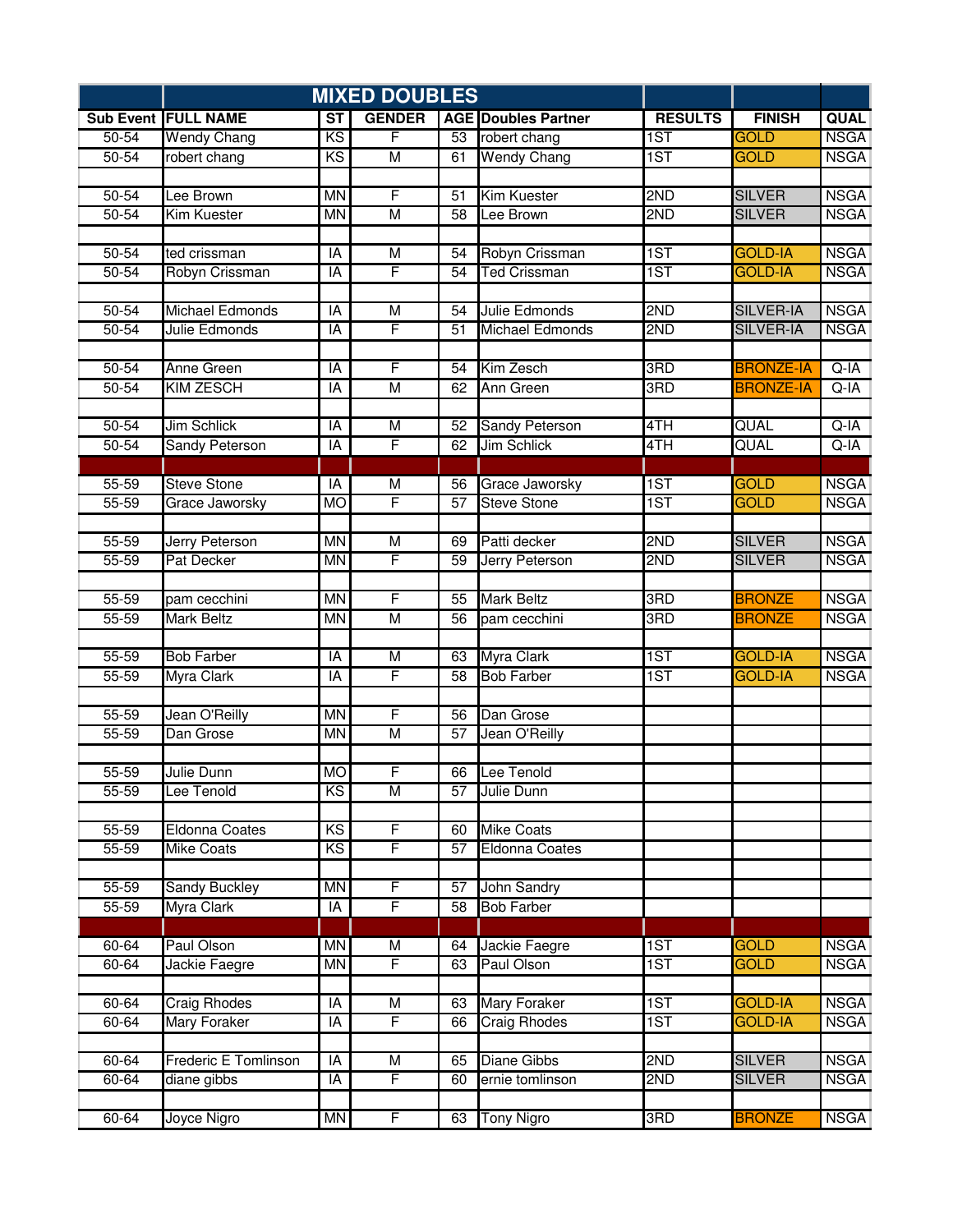| 60-64     | <b>Tony Nigro</b>       | <b>MN</b> | M                            | 72              | Joyce Nigro                  | 3RD | <b>BRONZE</b>    | <b>NSGA</b>                |
|-----------|-------------------------|-----------|------------------------------|-----------------|------------------------------|-----|------------------|----------------------------|
|           |                         |           |                              |                 |                              |     |                  |                            |
| $60 - 64$ | Linda Richman           | IA        | F                            | 66              | Dale Thede                   | 3RD | <b>BRONZE-IA</b> | $Q-IA$                     |
| $60 - 64$ | Dale Thede              | IA        | $\overline{M}$               | 63              | Linda Richman                | 3RD | <b>BRONZE-IA</b> | $Q-IA$                     |
|           |                         |           |                              |                 |                              |     |                  |                            |
| $60 - 64$ | <b>Rich Brent</b>       | IA        | M                            | 62              | <b>Cathy Brent</b>           | 4TH | QUAL             | $Q-IA$                     |
| 60-64     | <b>Cathy Brent</b>      | IA        | F                            | 60              | <b>Rich Brent</b>            | 4TH | QUAL             | $Q-IA$                     |
|           |                         |           |                              |                 |                              |     |                  |                            |
| 60-64     | Len Shaw                | IA        | M                            | 63              | <b>Kathy Breese</b>          |     |                  |                            |
| $60 - 64$ | Kathy Breese            | IA        | F                            | 69              | Len Shaw                     |     |                  |                            |
|           |                         |           |                              |                 |                              |     |                  |                            |
| 60-64     | <b>John Barber</b>      | <b>MN</b> | M                            | 66              | Karin Swanson                |     |                  |                            |
| $60 - 64$ | Karin Swanson           | <b>MN</b> | F                            | 63              | John Barber                  |     |                  |                            |
|           |                         |           |                              |                 |                              |     |                  |                            |
| $60 - 64$ | <b>Bonita McMullen</b>  | <b>NE</b> | F                            | 60              | <b>Bruce Borchers</b>        |     |                  |                            |
| 60-64     | <b>Bruce Borchers</b>   | <b>NE</b> | M                            | 62              | <b>Bonita McMullen</b>       |     |                  |                            |
|           |                         |           |                              |                 |                              |     |                  |                            |
| $65 - 69$ | shirley nolden          | MN        | F                            | 66              | <b>Odney Hegrenes</b>        | 1ST | <b>GOLD</b>      | <b>NSGA</b>                |
| $65 - 69$ | odney hegrenes          | <b>MN</b> | $\overline{M}$               | 69              | shirley nolan                | 1ST | <b>GOLD</b>      | <b>NSGA</b>                |
|           |                         |           |                              |                 |                              |     |                  |                            |
| 65-69     | Denny Bane              | IA        | $\overline{M}$               | 70              | Debbie Thornton              | 1ST | <b>GOLD-IA</b>   | <b>NSGA</b>                |
| $65 - 69$ | Debbie Thornton         | ĪĀ        | F                            | 68              | <b>Denny Bane</b>            | 1ST | <b>GOLD-IA</b>   | <b>NSGA</b>                |
|           |                         |           |                              |                 |                              |     |                  |                            |
| $65 - 69$ | Win Wood                | <b>MN</b> | $\overline{M}$               | $\overline{71}$ | Linda Hegrenes               | 3RD | <b>BRONZE</b>    | <b>NSGA</b>                |
| 65-69     | linda hegrenes          | <b>MN</b> | F                            | 67              | <b>Win Wood</b>              | 3RD | <b>BRONZE</b>    | <b>NSGA</b>                |
|           |                         |           |                              |                 |                              |     |                  |                            |
| $65 - 69$ | <b>Thomas Gearhart</b>  | <b>MN</b> | $\overline{\mathsf{M}}$<br>F | $\overline{72}$ | Jeanne Gearhart              | 4TH | QUAL<br>QUAL     | <b>NSGA</b><br><b>NSGA</b> |
| $65 - 69$ | Jeanne Gearhart         | <b>MN</b> |                              | 66              | Thomas Gearhart              | 4TH |                  |                            |
| 65-69     | Sue Finn                | IA        | F                            | 67              | <b>Mike Finn</b>             | 2ND | <b>SILVER-IA</b> | $Q-IA$                     |
| 65-69     | <b>Mike Finn</b>        | IA        | $\overline{M}$               | 67              | <b>Sue Finn</b>              | 2ND | <b>SILVER-IA</b> | Q-IA                       |
|           |                         |           |                              |                 |                              |     |                  |                            |
| 65-69     | richard friede          | IA        | M                            | 68              | <b>Jean Martin</b>           | 3RD | <b>BRONZE-IA</b> | $Q-IA$                     |
| 65-69     | Jean Martin             | IA        | F                            | 66              | richard friede               | 3RD | <b>BRONZE-IA</b> | Q-IA                       |
|           |                         |           |                              |                 |                              |     |                  |                            |
| 65-69     | <b>Charles Houghton</b> | <b>MN</b> | M                            | 67              | Nancy Palesch                |     |                  |                            |
| 65-69     | Nancy Palesch           | ΜN        | F                            | 76              | <b>Skip Charles Houghton</b> |     |                  |                            |
|           |                         |           |                              |                 |                              |     |                  |                            |
| $65 - 69$ | <b>EARLE PETERS</b>     | <b>MN</b> | $\overline{M}$               | 72              | <b>BETSY PETERS</b>          |     |                  |                            |
| $65 - 69$ | <b>BETSY PETERS</b>     | <b>MN</b> | F                            | 67              | <b>EARLE PETERS</b>          |     |                  |                            |
|           |                         |           |                              |                 |                              |     |                  |                            |
| 65-69     | <b>Terry Allen</b>      | <b>MN</b> | $\overline{M}$               | 68              | <b>Mary Millett</b>          |     |                  |                            |
| $65 - 69$ | <b>Mary Millett</b>     | <b>MN</b> | F                            | 66              | <b>Terry Allen</b>           |     |                  |                            |
|           |                         |           |                              |                 |                              |     |                  |                            |
| $65 - 69$ | John Shanahan           | <b>NE</b> | M                            | 66              | <b>Caroline Foster</b>       |     |                  |                            |
| 65-69     | <b>Carolyn Foster</b>   | <b>NE</b> | F                            | 66              | John Schanahan               |     |                  |                            |
|           |                         |           |                              |                 |                              |     |                  |                            |
| $70-74$   | <b>Ron Stiers</b>       | IA        | $\overline{M}$               | 70              | Jane Goke                    | 1ST | <b>GOLD</b>      | <b>NSGA</b>                |
| $70-74$   | Jane Goke               | <b>MN</b> | F                            | 70              | <b>Ron Stiers</b>            | 1ST | <b>GOLD</b>      | <b>NSGA</b>                |
|           |                         |           |                              |                 |                              |     |                  |                            |
| $70-74$   | <b>JOHN MRACHEK</b>     | FL        | $\overline{\mathsf{M}}$      | $\overline{71}$ | <b>PHYLLIS MRACHEK</b>       | 2ND | <b>SILVER</b>    | <b>NSGA</b>                |
| $70-74$   | <b>PHYLLIS MRACHEK</b>  | FL        | F                            | 76              | <b>JOHN MRACHEK</b>          | 2ND | <b>SILVER</b>    | <b>NSGA</b>                |
|           |                         |           |                              |                 |                              |     |                  |                            |
| 70-74     | Donna Crookham          | IA        | F                            | 72              | <b>Robert Smyth</b>          | 1ST | <b>GOLD-IA</b>   | <b>NSGA</b>                |
| 70-74     | robert smyth            | IA        | $\overline{M}$               | 72              | Donna Crookham               | 1ST | <b>GOLD-IA</b>   | <b>NSGA</b>                |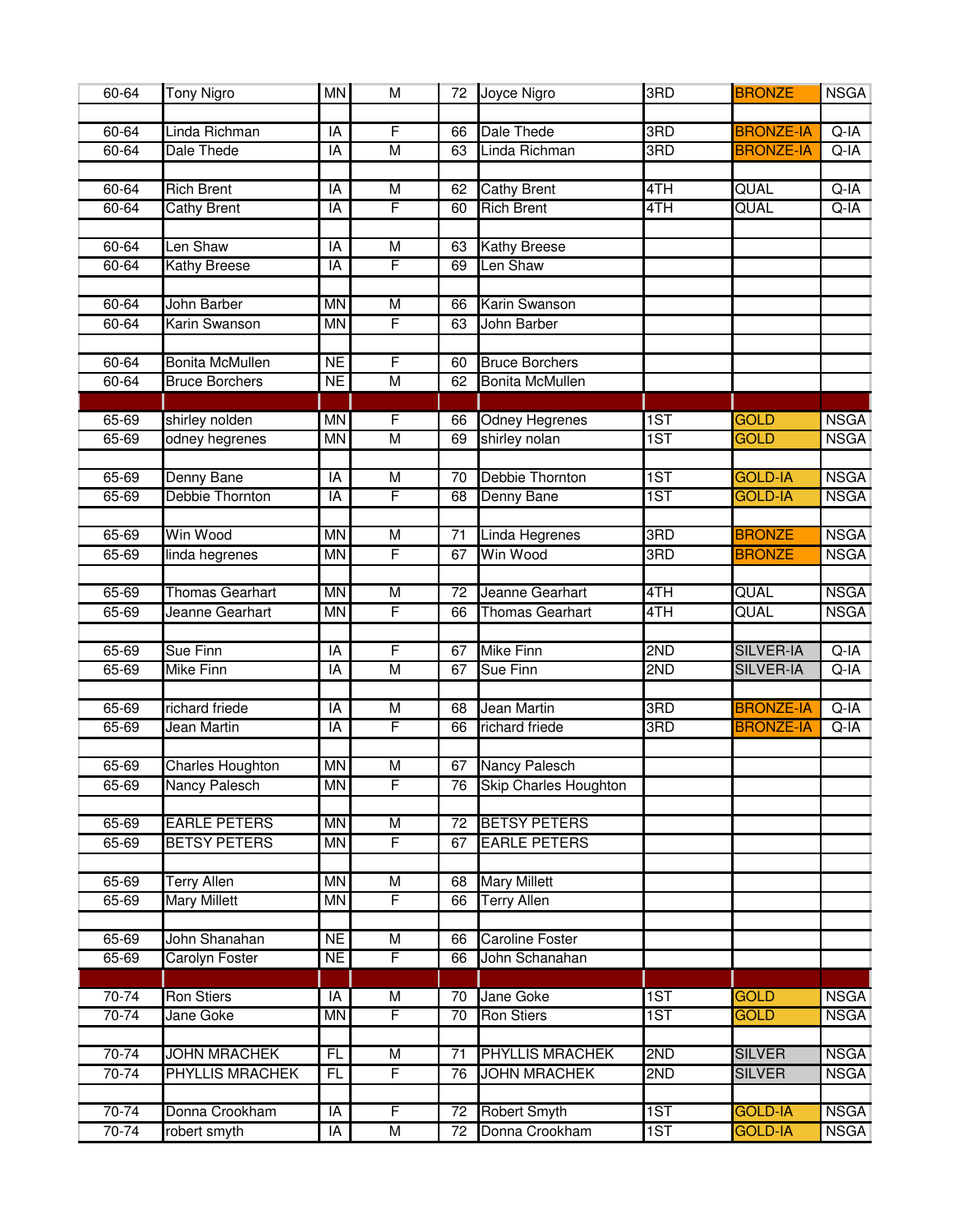| 70-74 | <b>Ruth Baker</b>       | ΙA        | F | 73 | <b>Matt Kaschmitter</b> | 2ND        | SILVER-IA        | <b>NSGA</b> |
|-------|-------------------------|-----------|---|----|-------------------------|------------|------------------|-------------|
| 70-74 | <b>Matt Kaschmitter</b> | IA        | M | 73 | <b>Ruth Baker</b>       | <b>2ND</b> | <b>SILVER-IA</b> | <b>NSGA</b> |
|       |                         |           |   |    |                         |            |                  |             |
| 70-74 | Roy Townsend            | IA        | м | 76 | Helen Townsend          | 3RD        | <b>BRONZE</b>    | $Q-IA$      |
| 70-74 | <b>Helen Townsend</b>   | IA        | F | 74 | <b>Roy Townsend</b>     | 3RD        | <b>BRONZE</b>    | $Q-IA$      |
|       |                         |           |   |    |                         |            |                  |             |
| 75-79 | Virginia Meuret         | <b>NE</b> | F | 76 | Joseph Meuret           | 1ST        | <b>GOLD</b>      | <b>NSGA</b> |
| 75-79 | Joseph Meuret           | <b>NE</b> | M | 80 | Virginia Meuret         | 1ST        | <b>GOLD</b>      | <b>NSGA</b> |
|       |                         |           |   |    |                         |            |                  |             |